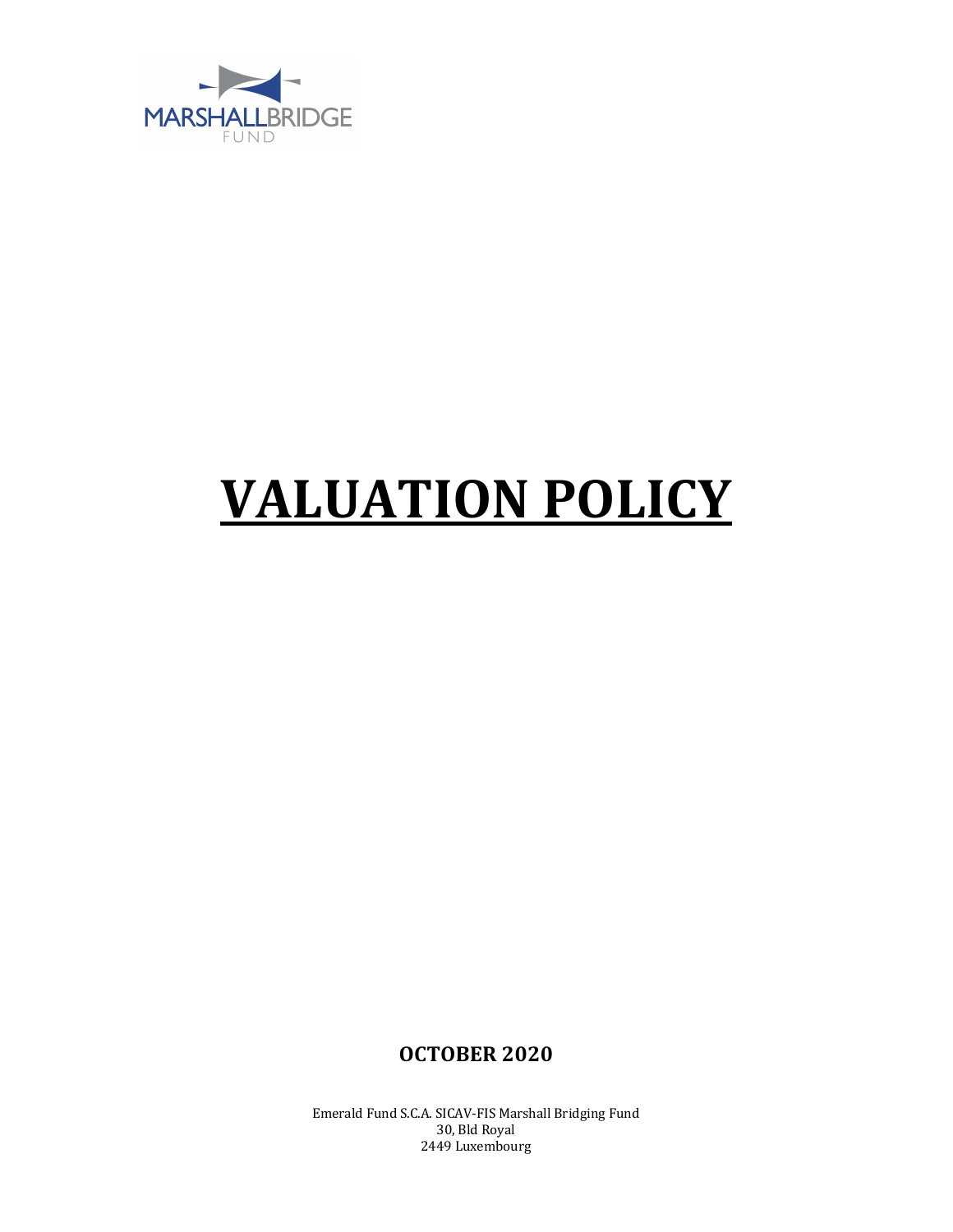

## **VALUATION POLICY**

The Board resolved to approve the following principles  $/$  rules that should be considered with respect to the calculation of the Net Asset Value (hereinafter, "NAV") of Marshall Bridging Fund.

## **GENERAL**

- $\checkmark$  The NAV of the Fund must be calculated on a monthly basis, as of each Valuation Day as defined in the Investment Memorandum of the Fund.
- $\checkmark$  The NAV of the Fund must be calculated by Banque de Patrimoines Privés (hereinafter, "BPP"), acting as Administrative Agent of the Fund, by the 7th of the following month, using the pricing information received until the 2nd of the following month, and actively seeking for the not received ones from the 4th. until the 5th. of the following month. If any of such days falls on a non working day in Luxembourg, it will be carried out to the following day, after the 7th.
- $\checkmark$  The objective is to obtain the monthly NAV by the 7th of the following month.
- $\checkmark$  Prior to its release, BPP must submit to both members of the Board and the CFO, all monthly NAVs of the Fund for control and written approval to be communicated to BPP by the 5th of the following month but in any case prior to the next Valuation Day.

## **CALCULATION**

 $\checkmark$  The calculation of the Fund's NAV will use the latest official information of the underlying loans provided by the Board of Directors. Such data will contain all the expected cash inflow and outflows, which will be used to calculate the increase in NAV for that month, together with other non-loan based assets and expenses, like arrangement fees or equity kickers, when available.

> Emerald Fund S.C.A. SICAV-FIS Marshall Bridging Fund 30, Bld Royal 2449 Luxembourg